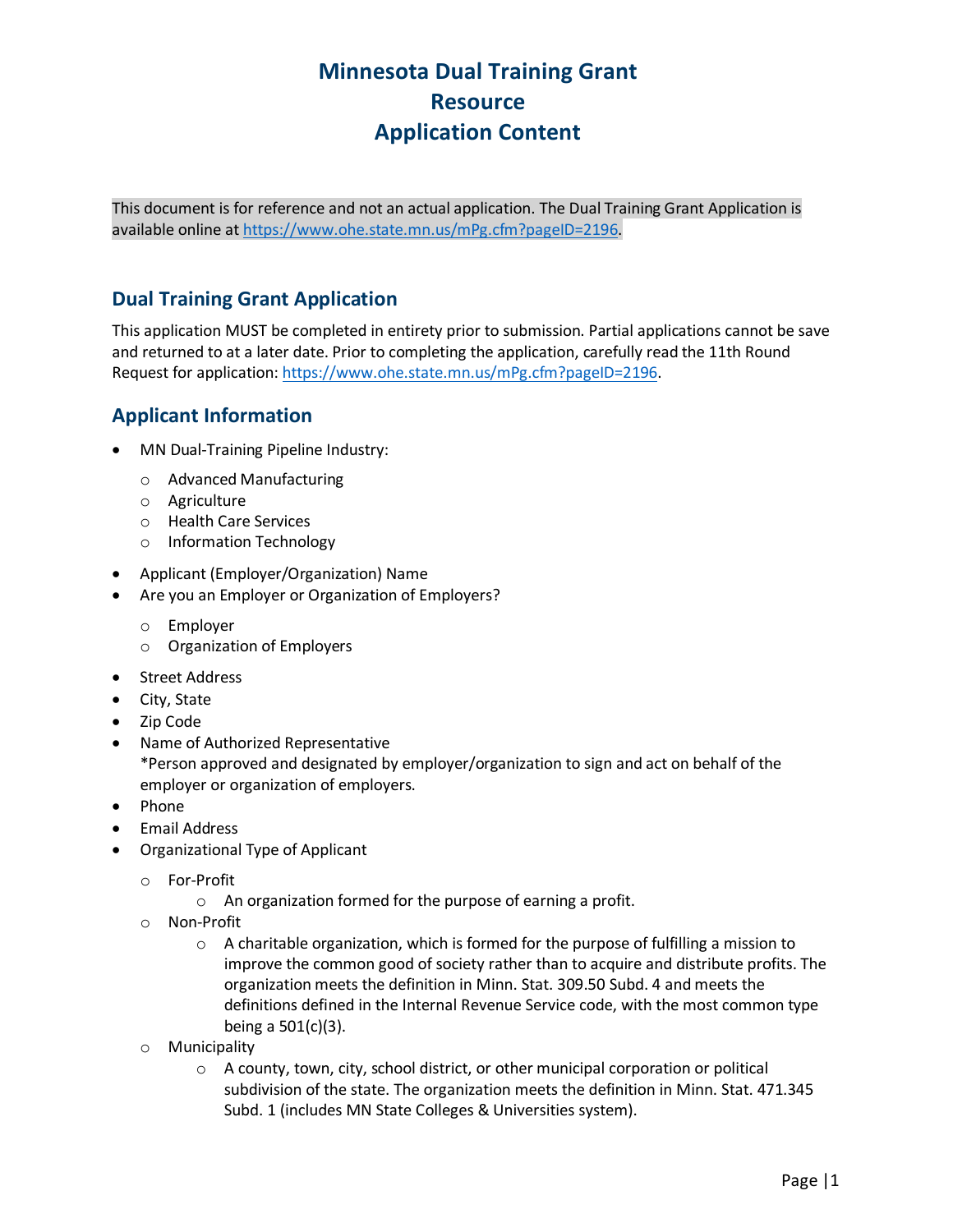- o State Agency
	- $\circ$  Any state officer, employee, board, commission, authority, department, entity, or organization of the executive branch of state government. The organization meets the definition in Minn. Stat. 16B.01 Subd. 2.
- o Tribal Sovereign Nation
	- $\circ$  Any Indian tribe acknowledged as a sovereign nation by the U.S. constitution.
- Will the applicant be paying a match of 25% for costs of related instruction?
	- o Yes
	- o No, applicant will provide financial documents reflecting less than \$25,000,000 in 2021 (Jan. 1, 2021 – Dec. 31, 2021) annual gross revenue.

#### **Dual Trainee Information**

- Total number of dual trainees to be trained through the Dual Training Grant during this grant cycle (Est. August 2022 – August 2023)
- Priority Award Criterion
	- $\circ$  Of the total number of dual trainees, how many have participated in a prior Dual Training Grant cycle?

Important Notice – If this application is awarded a Dual Training Grant based solely upon this priority award criterion, and not the application score, you will only be able to train employees who meet the priority award criterion. Please check this box to acknowledge.

- Are permanent work locations for dual trainees in Minnesota?
	- o Yes
	- o No
- Total grant request amount Note: The maximum grant request amount is \$150,000 (maximum \$6,000 per employee).

#### **Related Instruction Information**

- Minnesota Dual-Training Pipeline Occupation
- Training Providers \*Training Providers cannot be added after the application deadline
- [Industry]: [Occupation]
- Type(s) of Degree, Certificate, or Credential (check all that apply)
	- o Academic Certificate
	- o Diploma
	- o Associate's Degree
	- o Bachelor's Degree
	- o Registered Apprenticeship Certificate
	- o Occupational License or Registration
	- o Industry or Professional Certificate
	- o Other Please Specify
- Training Provider [select]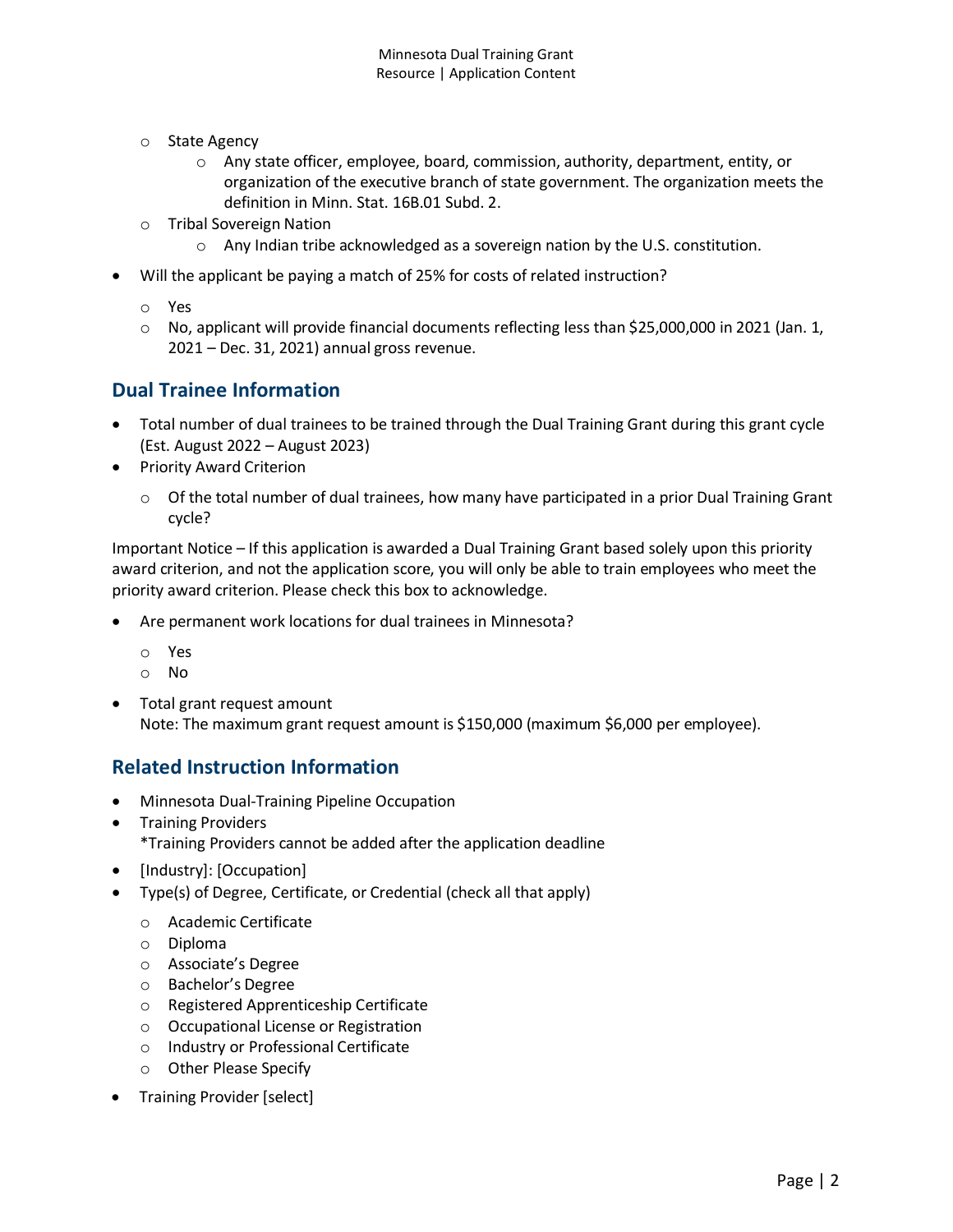# **Checklist and Certification**

- Select the additional documents that you will be submitting by **April 12th** separately to the Office of Higher Education to complete the application:
	- o Dual-Training Program Outline (Document A) applies to ALL applicants
	- o Training Provider Selection (Document B) applies to ALL applicants
	- $\circ$  Application for Exemption from Licensure (Document C) applies ONLY to applicants with applicable training providers
	- o Financial Review Match documentation applies ONLY to applicants with less than \$25,000,000 in 2021 gross annual revenues
	- $\circ$  Financial Review Non-Profit documentation applies ONLY to applicants who are non-profits
- As the Authorized Representative, you are certifying the following on behalf of the applicant:
	- $\circ$  Agree to provide and/or support on-the-job training and related instruction opportunities for dual trainees
	- $\circ$  Agree to encourage and support dual trainees to successfully complete the dual-training program
	- $\circ$  Will work with training provider(s) to ensure instruction aligns with Minnesota Dual-Training Pipeline competencies
	- $\circ$  Read and understand the 11<sup>th</sup> Request for Application
	- $\circ$  Understand that the Dual Training Grant is a competitive grant process and subject to the availability of funds
	- $\circ$  Understand and accept that: the grant amount may not be increased, the industry and occupations(s) cannot be changed, and related instruction training provider(s) cannot be added after the application deadline
	- $\circ$  Understand that some or all of the information provided in Dual Training Grant application may be made public.
	- $\circ$  Certify that information provided in the application is true and correct, and promise to provide additional documentation if requested. Any false or misleading information may result in the forfeiture of future participation in this program.
- Authorized Representative Signature
- Print Name
- Title

## **Dual Training Grant Application**

Congratulations, you have successfully submitted an application for the Dual Training Grant.

#### **Next Step?**

Submit all additional documents to [jacquelynn.mol.sletten@state.mn.us](mailto:jacquelynn.mol.sletten@state.mn.us)

#### **Technical Assistance**

Technical assistance is available for interpreting instructions or preparing applications by emailing [Jacquelynn.mol.sletten@state.mn.us.](mailto:Jacquelynn.mol.sletten@state.mn.us) Please review all available materials and responses to frequently asked technical questions before emailing your inquiry.